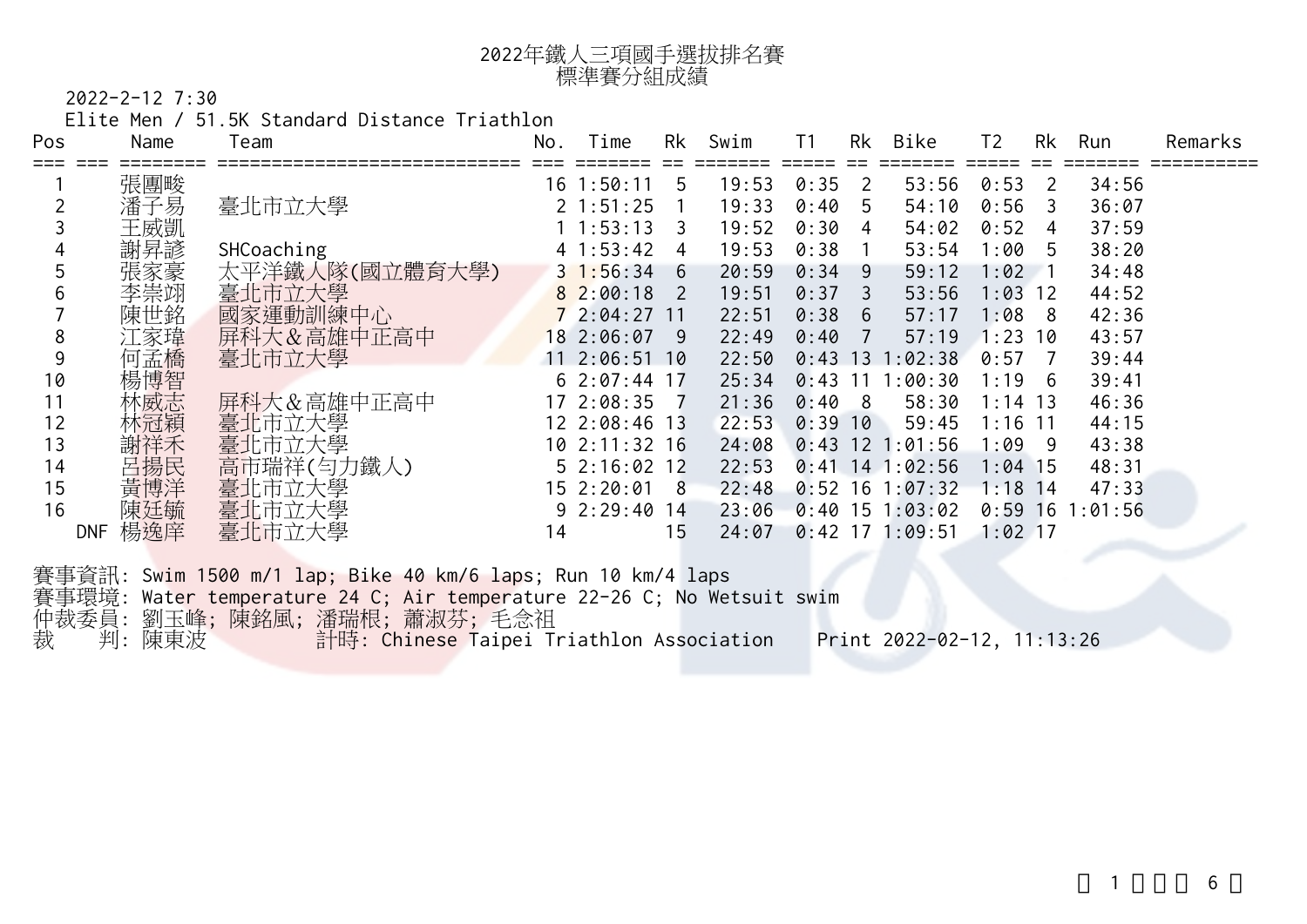

2022-2-12 7:45

Elite Women / 51.5K Standard Distance Triathlon

| Pos  | Name           | Team                                                                                                                          | No. | Time            | Rk                      | Swim  | T1   | Rk | Bike          | T <sub>2</sub> |                | Rk Run        | Remarks |
|------|----------------|-------------------------------------------------------------------------------------------------------------------------------|-----|-----------------|-------------------------|-------|------|----|---------------|----------------|----------------|---------------|---------|
|      | 張嘉家            | 太平洋鐵人隊(國立體育大學)                                                                                                                |     | $21 \t2:07:05$  | $\overline{2}$          | 21:23 | 0:40 |    | 2 1:01:30     | 1:03           |                | 42:32         |         |
|      | 黃于嫣            | (四季)瑞士釘/台灣微凱 鐵人隊                                                                                                              |     | $31 \t2:07:53$  | $\overline{\mathbf{3}}$ | 21:25 | 0:39 |    | 31:01:30      | 0:59           | $\overline{2}$ | 43:22         |         |
|      | 張綺文            | 屏科大&高雄中正高中                                                                                                                    |     | $22 \t2:11:17$  | $\overline{1}$          | 21:20 | 0:43 |    | 41:01:31      | 1:06           | 4              | 46:40         |         |
|      | 吳旻涓            | 臺北市立大學                                                                                                                        |     | $25 \t2:15:58$  | $\overline{4}$          | 21:28 | 0:40 |    | 11:01:27      | $1:07$ 5       |                | 51:18         |         |
|      | 潘昱婷            | 臺北市立大學                                                                                                                        |     | $24$ $2:22:52$  |                         | 24:21 | 0:46 |    | $9 \t1:12:14$ | $1:07$ 3       |                | 44:26         |         |
|      | 莊蕙名            | 臺北市立大學                                                                                                                        |     | $28$ 2:23:22 5  |                         | 21:29 | 0:43 |    | $5 \t1:07:15$ | $1:06 \quad 6$ |                | 52:51         |         |
|      | 陳恩惠            | 臺北市立大學                                                                                                                        |     | $26$ 2:29:25    | -8                      | 25:58 | 0:46 |    | 81:08:15      | $1:15$ 7       |                | 53:13         |         |
| 8    | 葉畇彤            | 臺北市立大學                                                                                                                        |     | $30 \t2:}34:43$ | -9                      | 25:59 | 0:50 |    | 71:08:10      | 1:31           | 8              | 58:15         |         |
|      | 陳姵瑀<br>DNS 郭家齊 | 臺北市立大學<br>屏科大&高雄中正高中                                                                                                          | 23  | $29\ \ 2:35:19$ | -6                      | 21:29 | 0:39 |    | 61:07:18      | 1:06           |                | $9 \t1:04:49$ |         |
|      | DNS 林耕玫        | 臺北市立大學                                                                                                                        | 27  |                 |                         |       |      |    |               |                |                |               |         |
|      |                |                                                                                                                               |     |                 |                         |       |      |    |               |                |                |               |         |
|      |                | 賽事資訊: Swim 1500 m/1 lap; Bike 40 km/6 laps; Run 10 km/4 laps                                                                  |     |                 |                         |       |      |    |               |                |                |               |         |
| 压地子中 |                | 賽事環境: Water temperature 24 C; Air temperature 22-26 C; No Wetsuit swim<br>67时二毫友   7章 入左层1  23起了电声11  雪雪2回过去1  2014   2025 12 |     |                 |                         |       |      |    |               |                |                |               |         |

仲裁委員: 劉玉峰; 陳銘風; 潘瑞根; 蕭淑芬; 毛念祖

裁 判: <mark>陳東波 計時: Chinese Taipei Triathlon Association Print 2022-02-12, 11:13:26</mark>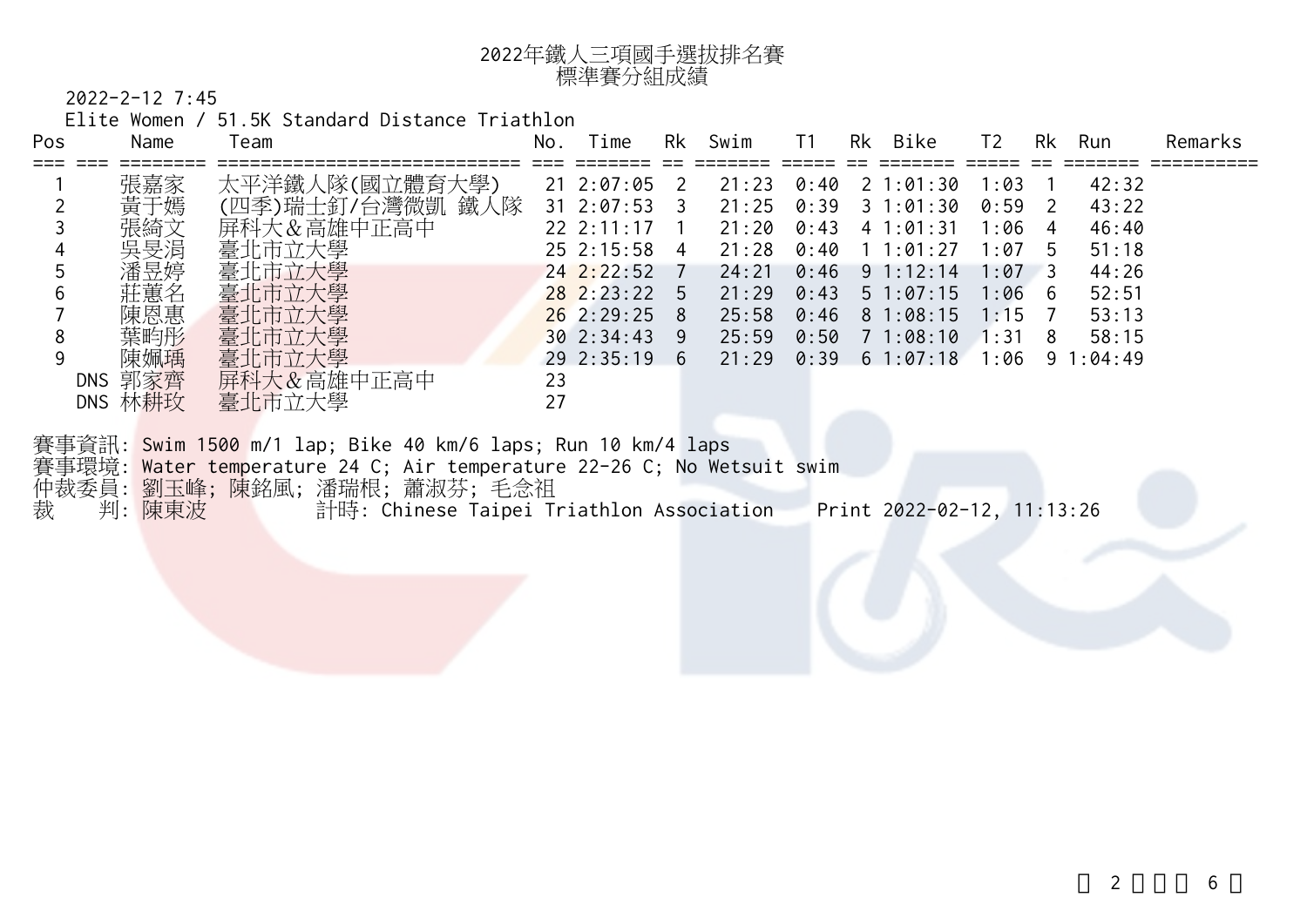

U19 Men / 25.75K Sprint Distance Triathlon

| Pos    |            | Name | Team                            |    | No. Laps       | Time         | Rk             | Swim                                       | T1             | Rk              | Bike  | T <sub>2</sub> |                | Rk Run | Remarks |
|--------|------------|------|---------------------------------|----|----------------|--------------|----------------|--------------------------------------------|----------------|-----------------|-------|----------------|----------------|--------|---------|
|        |            | 藍文謙  |                                 | 38 | $\overline{2}$ | 59:23        | $\overline{2}$ | ======== ===== == ======= ===== ==<br>9:23 | 0:36           | $\overline{2}$  | 29:57 | 0:53           | $\overline{1}$ | 18:35  |         |
|        |            | 江典祐  | 桃園市體育總會鐵人三項委<br>Keng Sports 耕運動 | 37 | $\overline{2}$ | 59:24        | $\overline{1}$ | 9:23                                       | 0:38           | $\overline{1}$  | 28:38 | 0:57           | 8              | 19:51  |         |
|        |            | 曾俊霖  | 屏科大&高雄中正高中                      | 36 |                | 2 1:01:08    | 5 <sup>5</sup> | 9:58                                       | $0:36$ 11      |                 | 30:22 | 1:00           | 4              | 19:14  |         |
|        |            | 林旻澤  | 羅東高商                            | 55 |                | 2 1:01:17    | 7              | 10:11                                      | $0:41 \quad 3$ |                 | 30:05 | $0:57$ 5       |                | 19:25  |         |
| 5      |            | 楊子慶  | DVTT 醫聲鐵人論壇                     | 45 |                | 21:01:29     | -9             | 10:38                                      | $0:50$ 10      |                 | 30:13 | $1:06$ 2       |                | 18:43  |         |
| 6      |            | 邱柏升  | 松山家商                            | 39 |                | 21:01:36     | 6 <sub>o</sub> | 10:09                                      | $0:41$ 13      |                 | 30:55 | $0:58$ 3       |                | 18:55  |         |
|        |            | 林立宇  | 桃園市體育總會鐵人三項委                    | 50 |                | 21:02:09     | $\overline{4}$ | 9:57                                       | $0:39$ 14      |                 | 31:10 | 0:57           | 6              | 19:29  |         |
| 8      |            | 田恩瑋  | 屏科大&高雄中正高中                      | 44 |                | 21:02:35     | 8              | 10:38                                      | 0:558          |                 | 30:11 | $1:05$ 7       |                | 19:47  |         |
| 9      |            | 李松澤  | 桃園市體育總會鐵人三項委                    | 41 |                | $21:02:46$ 3 |                | 9:44                                       | $0:40$ 12      |                 | 30:34 | $0:49$ 11      |                | 21:02  |         |
| 10     |            | 林一澈  | 屏科大&高雄中正高中                      | 42 |                | 21:04:1611   |                | 10:47                                      | $0:44$ 9       |                 | 30:13 | $0:59$ 12      |                | 21:35  |         |
| $11 *$ |            | 張柏昌  | 臺北市立大學                          | 40 |                | 21:05:2912   |                | 10:49                                      | 0:45           | $\overline{7}$  | 30:11 | $0:56$ 14      |                | 22:50  |         |
| 12     |            | 謝听諺  | 屏科大&高雄中正高中                      | 51 |                | 21:05:3521   |                | 12:22                                      | $0:42$ 15      |                 | 31:33 | $1:05$ 9       |                | 19:55  |         |
| 13     |            | 陳彥騰  | 屏科大&高雄中正高中                      | 57 |                | 21:05:4716   |                | 11:15                                      | $0:48$ 19      |                 | 32:34 | $0:57$ 10      |                | 20:15  |         |
| 14     |            |      | 國立臺南高級工業職業學校                    | 53 |                | 21:06:1514   |                | 10:51                                      | 0:48           | $5\overline{)}$ | 30:07 | $1:04$ 16      |                | 23:27  |         |
| 15     |            | 郭承緯  | 高市瑞祥(匀力鐵人)                      | 48 |                | 21:06:3715   |                | 10:56                                      | 0:43           | 4               | 30:05 | $0:57$ 17      |                | 23:58  |         |
| 16     |            |      | 臺北市立大學                          | 43 |                | 21:07:5413   |                | 10:50                                      | 0:46           | - 6             | 30:10 | $1:09$ 19      |                | 25:01  |         |
| 17     |            | 陳禹儒  | 屏科大&高雄中正高中                      | 59 |                | 21:08:0917   |                | 11:48                                      | $0:36$ 18      |                 | 32:13 | $0:53$ 13      |                | 22:40  |         |
| 18     |            | 蔡駱安  | 屏科大&高雄中正高中                      | 56 |                | 21:08:4018   |                | 11:51                                      | $0:58$ 16      |                 | 31:50 | $1:05$ 15      |                | 22:57  |         |
| 19     |            | 林書楷  | 松山家商                            | 47 |                | 21:10:3310   |                | 10:40                                      | $0:55$ 20      |                 | 33:17 | $1:10$ 18      |                | 24:32  |         |
| 20     |            | 梁凱晏  | 高市瑞祥(匀力鐵人)                      | 46 |                | 21:13:4419   |                | 11:51                                      | $0:44$ 17      |                 | 32:02 | $1:11$ 22      |                | 27:58  |         |
| $21 *$ |            | 符符宏宇 | 屏科大&高雄中正高中                      | 58 |                | 2 1:15:54 22 |                | 12:32                                      | $0:45$ 21      |                 | 34:24 | $1:39$ 20      |                | 26:35  |         |
| 22     |            | 陳定紃  | 高市瑞祥(匀力鐵人)                      | 54 |                | 21:17:5920   |                | 11:58                                      | $1:10$ 22      |                 | 36:26 | $1:02$ 21      |                | 27:25  |         |
| 23     |            | 陳秉強  | 努力完賽                            | 52 |                | 2 1:28:12 23 |                | 18:21                                      | $2:34$ 23      |                 | 37:46 | $1:19$ 23      |                | 28:13  |         |
|        | <b>DNS</b> | 謝齊祥  | 北市陽明高中                          | 49 | 0              |              |                |                                            |                |                 |       |                |                |        |         |

賽事資訊: Swim 750 m/1 lap; Bike 20 km/3 laps; Run 5 km/2 laps 賽事環境: Water temperature 24 C; Air temperature 22-26 C; No Wetsuit swim 仲裁委員: 劉玉峰; 陳銘風; 潘瑞根; 蕭淑芬; 毛念祖 裁 判: 陳東波 計時: Chinese Taipei Triathlon Association Print 2022-02-12, 11:13:26

 $3 \t\t 6$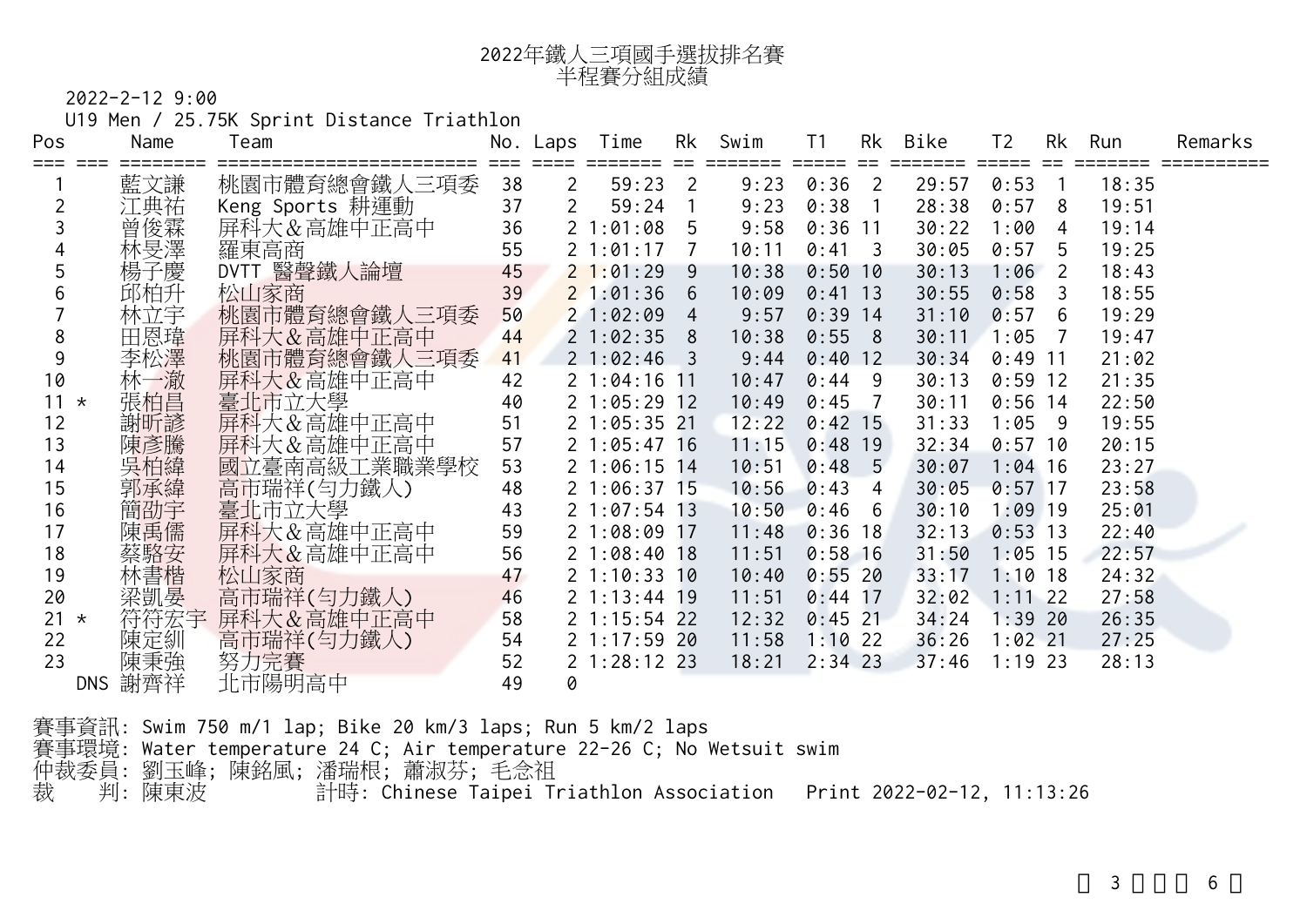

U15 Men / 25.75K Sprint Distance Triathlon

| Pos | Name | eam             | NO. | Laps | Time           | Rk  | Swim  | Τ1        | Rk | Bike  | T <sub>2</sub> | Rk           | Run   | Remarks |
|-----|------|-----------------|-----|------|----------------|-----|-------|-----------|----|-------|----------------|--------------|-------|---------|
|     | 黃宥翔  | 台中市東山高中國中部      | 62  |      | 21:04:52       | 2   | 10:49 | 0:52      |    | 31:24 | 1:02           |              | 20:47 |         |
|     | 雍苡脩  | 臺南市永康國中         | 61  |      | 21:06:02       |     | 10:29 | 0:46      | 2  | 31:25 | 0:56           | <sup>2</sup> | 22:28 |         |
|     | 田恩宇  | 屏科大&高雄中正高中      |     |      | $2 \; 1:13:33$ | 6   | 12:26 | 0:47      | 4  | 35:06 | 3<br>l : 1     |              | 24:03 |         |
| 4   | 魏良諺  | 屏科大&高雄中正高中      | 72  |      | $2 \; 1:14:32$ | 5   | 12:24 | 0:50      | 5  | 35:06 | 1:12           | 9            | 25:02 |         |
|     | 何定杰  | 屏科大&高雄中正高中      | 69  |      | $2\;1:14:45$   | 4   | 11:51 | 0:45      | 9  | 37:20 | 1:00           | - 6          | 23:50 |         |
| 6   | 陳子懿  | 臺北市重慶國中         | 66  |      | 21:16:04       |     | 12:35 | 0:52      | 10 | 37:59 | 1:15           | 5            | 23:25 |         |
|     | 胡宇豐  | 屏科大&高雄中正高中      | 70  |      | 21:16:5010     |     | 15:36 | 0:47      |    | 36:06 | 1:02           | 4            | 23:21 |         |
| 8   | 陳宥榮  | 北市陽明高中          | 64  |      | 21:18:2812     |     | 17:20 | 1:31      | 6  | 35:58 | 1:03           | 3            | 22:38 |         |
| 9   | 胡宇鎧  | 屏科大&高雄中正高中      | 68  |      | 21:19:3111     |     | 15:38 | 0:43      |    | 34:10 | l:09           | -11          | 27:54 |         |
| 10  | 林殷志  | 桃園市體育總會鐵<br>三項委 | 63  |      | $2 \t1:19:42$  | - 9 | 13:59 | 1:51      |    | 38:14 | 1:08           | -8           | 24:32 |         |
|     | 洪槿洋  | 桃園市體育總會鐵人三項委    | 67  |      | 2 1:20:20      | 8   | 13:21 | 0:50      | 8  | 37:14 | 1 : 1          | 10           | 27:47 |         |
| 12  | 郭奕辰  | 台南市永信國小         | 65  |      | $2 \; 1:23:14$ | 3   | 10:55 | $1:36$ 12 |    | 39:34 | 1:1            | 12           | 30:00 |         |

賽事資訊: Swim 750 m/1 lap; Bike 20 km/3 laps; Run 5 km/2 laps 賽事環境: Water temperature 24 C; Air temperature 22-26 C; No Wetsuit swim 仲裁委員: 劉玉峰; 陳銘風; 潘瑞根; 蕭淑芬; 毛念祖 裁 判: 陳東波 計時: Chinese Taipei Triathlon Association Print 2022-02-12, 11:13:26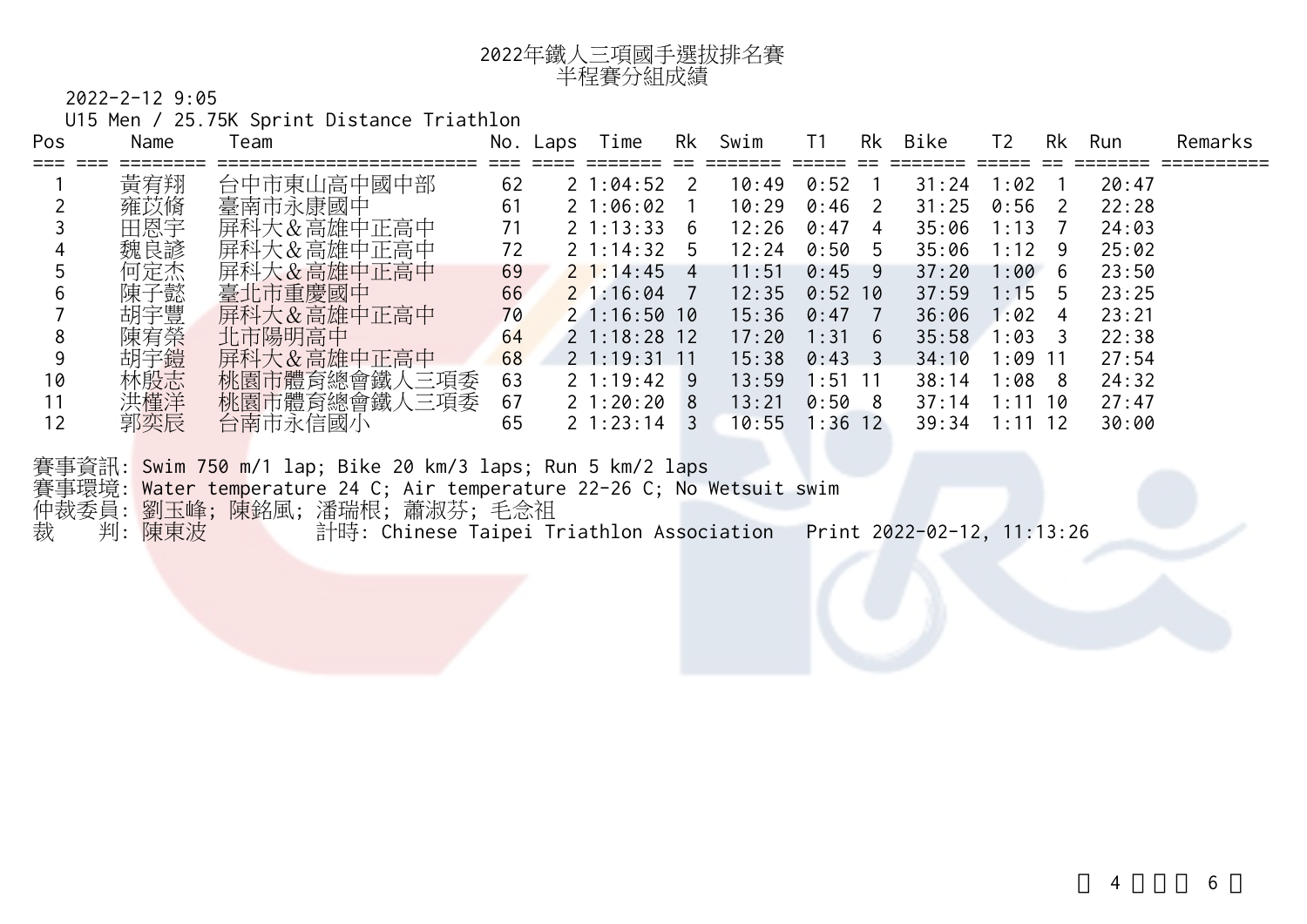

U19 Women / 25.75K Sprint Distance Triathlon

| Pos           | Name | eam             | NO.            | Laps | Гіme           | Rk | Swim  |      | Rk | <b>Bike</b> | Т2                     | Rk | Run   | Remarks |
|---------------|------|-----------------|----------------|------|----------------|----|-------|------|----|-------------|------------------------|----|-------|---------|
|               |      |                 |                |      |                |    |       |      |    |             |                        |    |       |         |
|               | 陳均妤  | 屏科大&高雄中正高中      | 78             |      | 21:09:09       | 6  | 11:44 | 0:48 |    | 32:16       | 1:04                   |    | 23:20 |         |
|               | 陳胤柔  | 常春藤高中           | 80             |      | $2 \t1:11:54$  | 8  | 11:58 | 0:41 | 4  | 34:10       | 1:05                   |    | 24:02 |         |
|               | 謝巧薰  | 桃園市體育總會鐵<br>三項委 | 77             |      | 2 1:12:05      |    | 11:13 | 0:42 | b  | 34:53       | 1:04                   | 4  | 24:14 |         |
| 4             | 陳均婕  | 屏科大&高雄中正高中      | 79             |      | $2 \t1:13:14$  |    | 11:57 | 0:47 |    | 34:04       | $\mathcal{P}$<br>1 : 1 |    | 25:16 |         |
|               | 穆昕宜  | 臺北市立大學          | 82             |      | $2\;1:14:29$   |    | 10:44 | 0:51 | 6  | 35:16       | 1 : 1                  | 8  | 26:30 |         |
| $\mathfrak b$ | 李妍萱  | 北市陽明高中(國泰產險鐵?   | 84             |      | $2 \; 1:15:50$ | 4  | 11:39 | 1:06 | 10 | 40:02       | :09                    |    | 21:55 |         |
|               | 劉艾   | 羅東高商            | 8 <sup>1</sup> |      | $2 \; 1:16:33$ | 10 | 15:20 | 1:25 |    | 34:03       | :01                    | 6  | 24:46 |         |
| Ō             | 胡庭勻  | 南大附中            | 76             |      | $2 \; 1:16:35$ |    | 10:50 | 0:52 | 8  | 39:11       | 1:15                   | 5  | 24:29 |         |
|               | 許凱壎  | 松山家商            | 85             |      | $2 \; 1:23:54$ | 5  | 11:42 | : 07 | 9  | 39:59       | :03                    | 10 | 30:05 |         |
| 10            | 陳品蒨  | 僑仁大鐵人           | 83             |      | $2 \t1:24:01$  | 9  | 14:48 | :00  |    | 39:03       | :03                    | 9  | 28:09 |         |
|               |      |                 |                |      |                |    |       |      |    |             |                        |    |       |         |

賽事資訊: Swim 750 m/1 lap; Bike 20 km/3 laps; Run 5 km/2 laps 賽事環境: <mark>Water temp</mark>erature 24 C; Air temperature 22-26 C; No Wetsuit swim 仲裁委員: 劉玉峰; 陳銘風; 潘瑞根; 蕭淑芬; 毛念祖 裁 判: 陳東波 計時: Chinese Taipei Triathlon Association Print 2022-02-12, 11:13:26